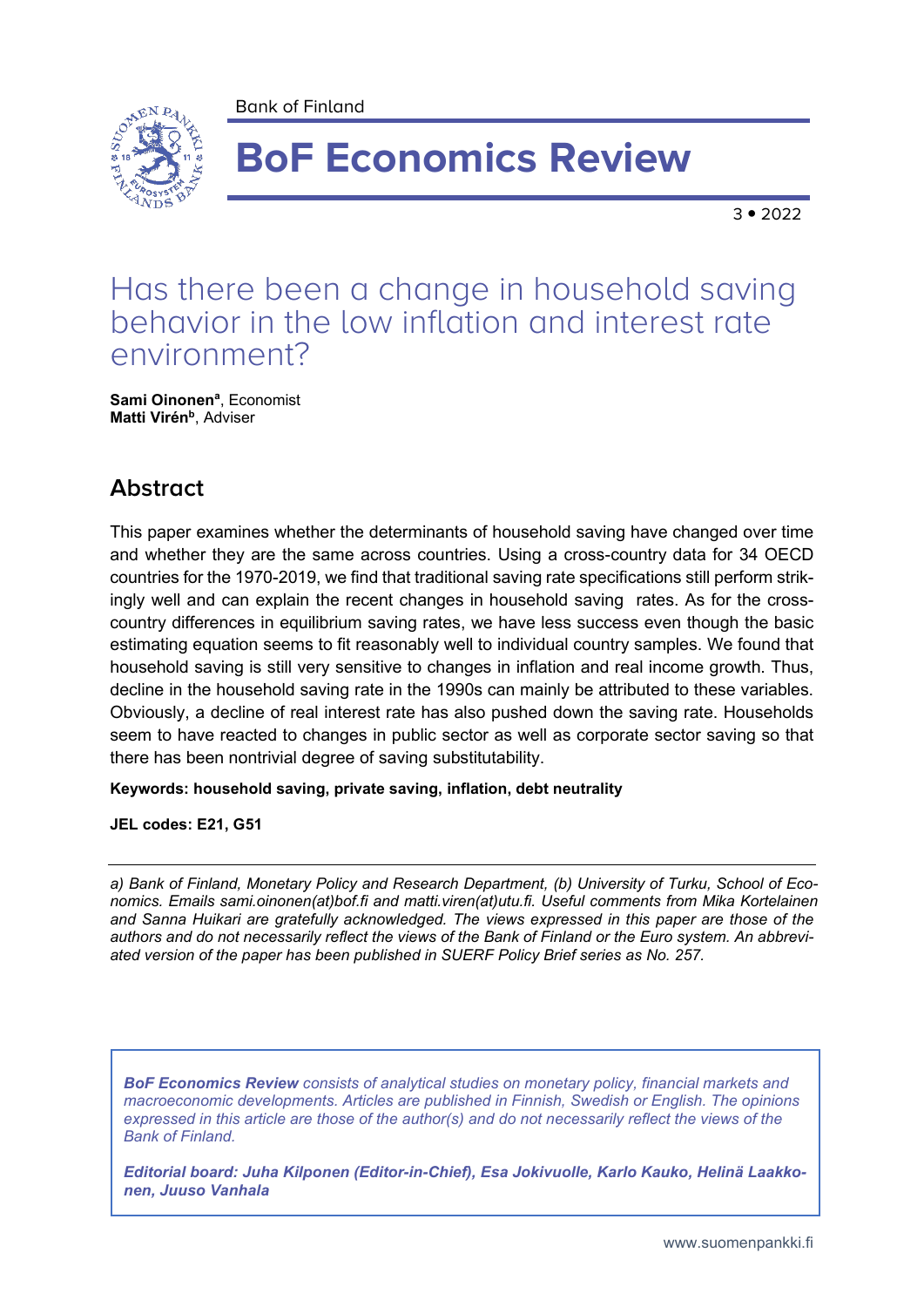## **1. Introduction**

Household saving is important for many reasons: it (1) provides information of future perception of consumption and income (in the sense of "saving for the rainy day"), (2) it determines future development of household indebtedness, (3) it provides information of the magnitude of debt neutrality; i.e. how much households pay attention to the developments of public debt (and higher taxes in the future), (4) its behavior indicates how much substitution there is be-tween household and corporate savings<sup>[1](#page-1-0)</sup>, (5) it provides information of the interest rate sensitivity of household behavior and, finally, (6) it provides information of life-cycle behavioral patterns of households.

That is why it is useful to revisit household saving function estimates to see whether the traditional behavioral relationship still works in the same way as earlier. It is also worth reconsidering the cross-country differences between countries to see the magnitude of these differences both from the data and after controlling the saving rate with an appropriate set of control variables. Recent surge of inflation also calls for analysis of eventual effects on household consumption and saving behavior.

In the past, there have been several cross-country analyses of which we might mention at the least the following: Callen and Thimann (1997) and Rocher and Stierle (2015). In addition, we may mention Edwards (1995) and Ferrucci and Mirales (2007) who focus on this question from the point of view of private saving. All afore mentioned studies use a similar panel data set-up with annual cross-country data with different choices of countries and sample periods. In any case, most of countries are from Europe. The sample periods vary more but none of the studies make use of more recent (say, beyond 2012) data. Some interesting insights are also provided by recent micro data analyses with consumption, income and wealth variables (Eurostat 2021).

Here we use the maximum amount of household data from the OECD countries that cover the period 1970-2019. In addition to the household data, we also focus on the corporate sector saving (i.e. profits) and thus the private sector saving rate. The two saving rate series are shown in Figure 1. In both series, there are some declining tendencies and quite a lot of variability. No surprise that both properties are more prominent with the household saving rate.

Next, we first describe the data and the empirical analysis. Then we present a summary of the results, and finally, in section 4, some concluding remarks.

<span id="page-1-0"></span><sup>1</sup> Has there been a change in household saving <sup>1</sup> Saving substitution would be particularly relevant for owners of small businesses where the borderline between household income and income from the firm is sometimes rather unclear. Then the question is whether the household saving rate or the private saving rate is the proper indicator and whether the household income or the private sector income is relevant for private consumption and saving.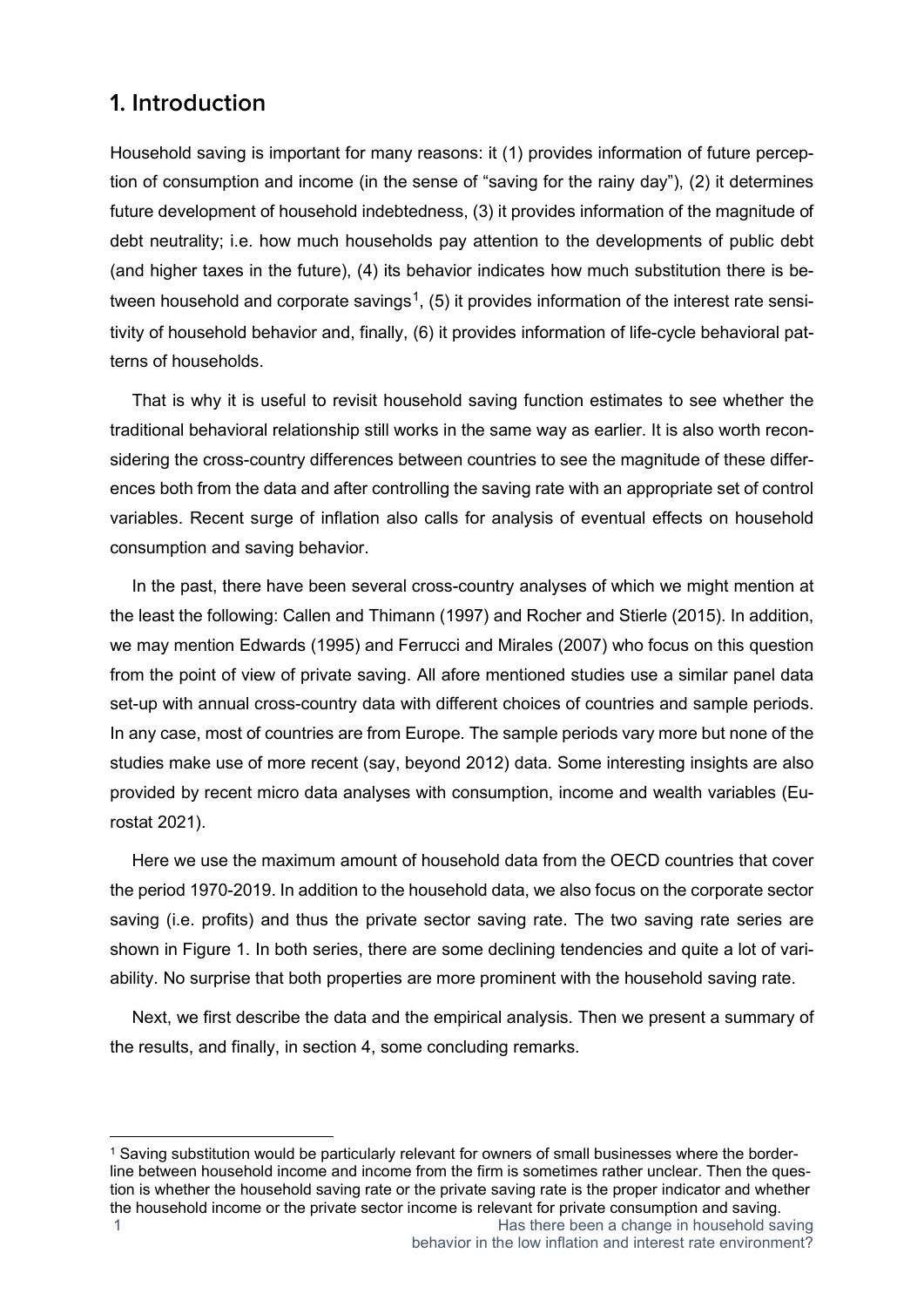### **2. Analysis and data**

The empirical analysis is carried out in a customary way by estimating a saving rate equation from cross-country panel data. Because we are dealing with sectoral income accounts we cannot have a large set of countries and we have to use mainly annual data. In our case, we have data for of 34 countries and these cover the time period 1970-2019. Most of data come from the OECD although some other data sources are used, mainly for the control variables. For robustness purposes, we also use quarterly data for the Euro area 1995Q1-2019Q4.

The estimating equation for the saving rate takes the following form:

$$
sr_{it} = \alpha_{0it} + \alpha_1 sr_{it-1} + \alpha_2 y d_{it} + \alpha_3 \pi_{it} + \alpha_4 rr_{it} + \alpha' X_{it} + \mu_{it},
$$
\n(1)

where sr is the saving rate, yd household real (disposable) income growth, π inflation and rr the real (long-term) interest rate, X the set (vector) of control variables and  $\mu$  the error term. Subscript i denotes country and t time (year).

The model is basically an extended version of the Deaton (1977) model where the driving force is inflation and more precisely consumers' inability to distinguish individual commodity price increases from overall inflation (basically the same idea as in the Lucas' isolated islands' model of aggregate supply). If prices increase, people experience these increases as increases on relative prices of goods that they are sampling. Thus, they reduce the demand for these goods and that leads first to a fall in aggregate consumption demand, which in turn translates to an increase in the saving rate. In the saving rate equation, the key variables are then inflation and real income growth. Real income growth variable is a key ingredient of the Deaton model but it could be rationalized also by the fact that income growth might increase more the savings of those working relative to those not working, or more generally increase the savings of high-saving rate households relative to low-saving rate households. As for the real interest rate, we face the well-known ambiguity between conflicting income and substitution effects not to speak of various measurement issues. Still, we might expect that the substitution effect dominates and the savings effect is positive.

The cross-country mean values of these variables are displayed in Figure  $2<sup>2</sup>$  $2<sup>2</sup>$  As for the controls (see Table 1), we have a set of variables which reflect the structure of economy. The list of variables are more or less the same that appear in earlier studies of household saving behavior. We discuss the motivation behind each variable in the same context as we discuss the estimation results for these variables. The details of the data for all variables are explained in Table 1, which explains the exact definitions and data sources.

<span id="page-2-0"></span> $2$  Even though there ae some trendlike features in the cross-country mean values of the key time series, the assumption of a unit root (either a country specific or a common) could be rejected with all of those variables.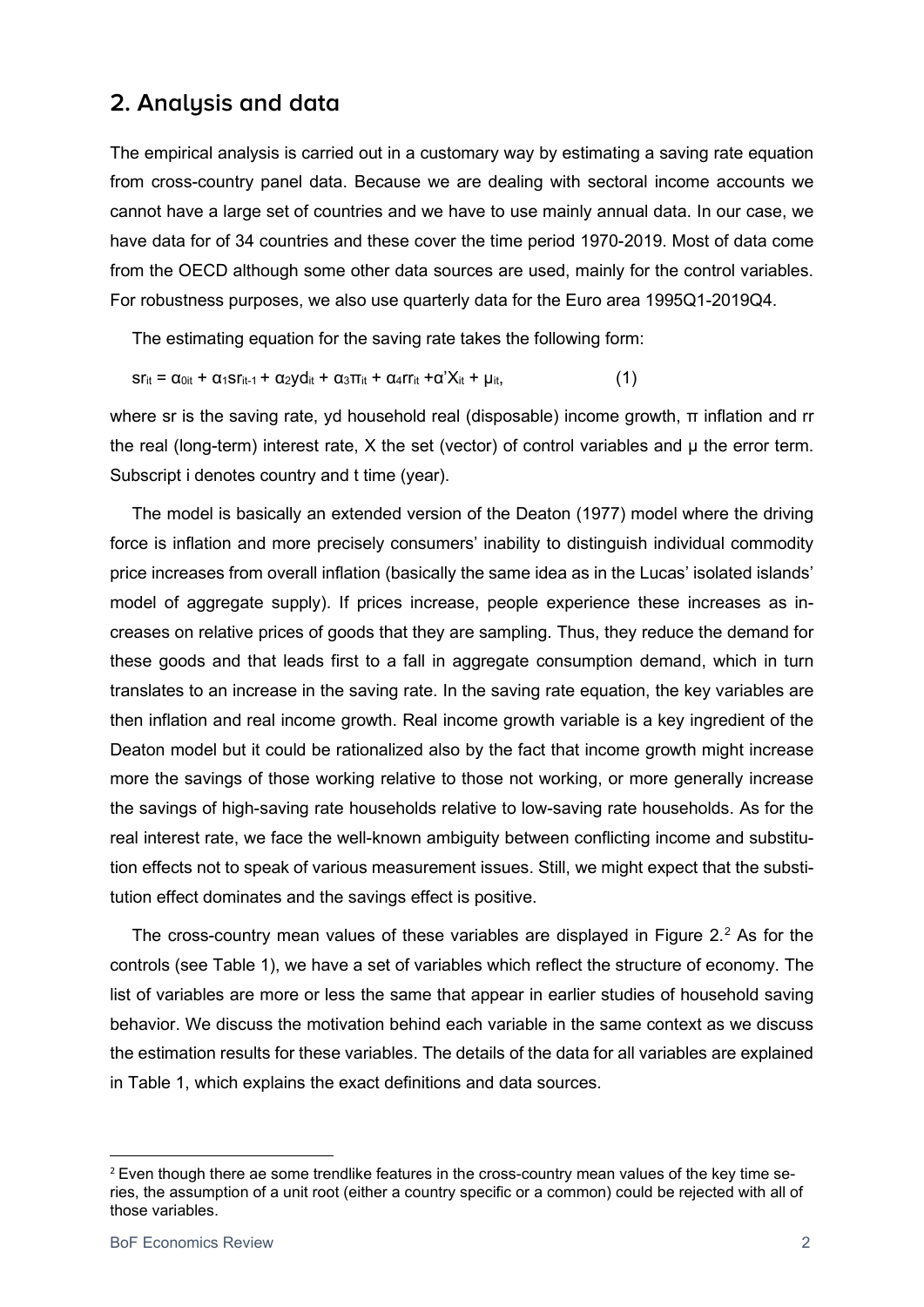Quite clearly the key RHS variables of (1) can have simultaneous relationships with each other and with the saving rate, in particular. We tried to solve the problem by using conventional econometric tools (lagged values & Instrumental variable estimation), but as it turns out in the next section, the results did not appear to overly sensitive with respect to these alternative approaches. Of course, there is the caveat that it is not easy find instruments which would be completely immune to simultaneous relationships vis a vis an aggregate savings type macro variable.

The equation is estimated by both OLS and Arellano-Bond GMM using different panel-data set-up. In a preliminary testing phase, we found that the random-effects specification was not supported by the data (given the Hausman test for country-specific factors). Thus, we use the fixed effects specification, but also consider the case with no fixed effects.

#### **3. Estimation results**

The main results are tabulated in Table 2. Besides estimating equation 1 we estimate a static version of that in order to see how well we can explain the levels of country differences. Thus, we drop the lagged value of saving rate, household indebtedness, inflation and income growth from the estimating equation, which then only include the control variables on the right-handside. See columns 8-10 in Table 2. Scrutiny of the respective results reveals that we cannot really account for most of household saving rate differences over time and across countries. It is only if we introduce country fixed effects,  $R^2$  increases to 0.85. With the fixed time effects  $R^2$ is 0.49 and without all fixed effects 0.45. Most of the controls are statistically significant, but even then, the levels of saving seem to depend on some third (more complex institutional or cultural) variables.

Given this somewhat disappointing (even though old) result we turn to results with the dynamic specification.

In a dynamic version, the explanatory power is reasonable, particularly when we introduce the fixed country and period effects (columns 1, 5 and 6). The controls do increase the explanatory power but do not really change the key ingredients of the basic specification. Thus, we observe that the household saving rate depends very strongly (and positively) on disposable income growth, inflation and real interest rate. In fact, these results also apply to the private saving rate (column 4).

Equation (1) performs strikingly well also if we estimate the coefficients for individual countries separately (see Appendix 1 for details). Thus, for  $\alpha_1$ , all coefficients are positive, for  $\alpha_2$ one (country) coefficient is negative, for  $\alpha_3$  and  $\alpha_4$  four coefficients (out of 34) are negative. The basic model (without controls) performs very well and is very robust in terms of sample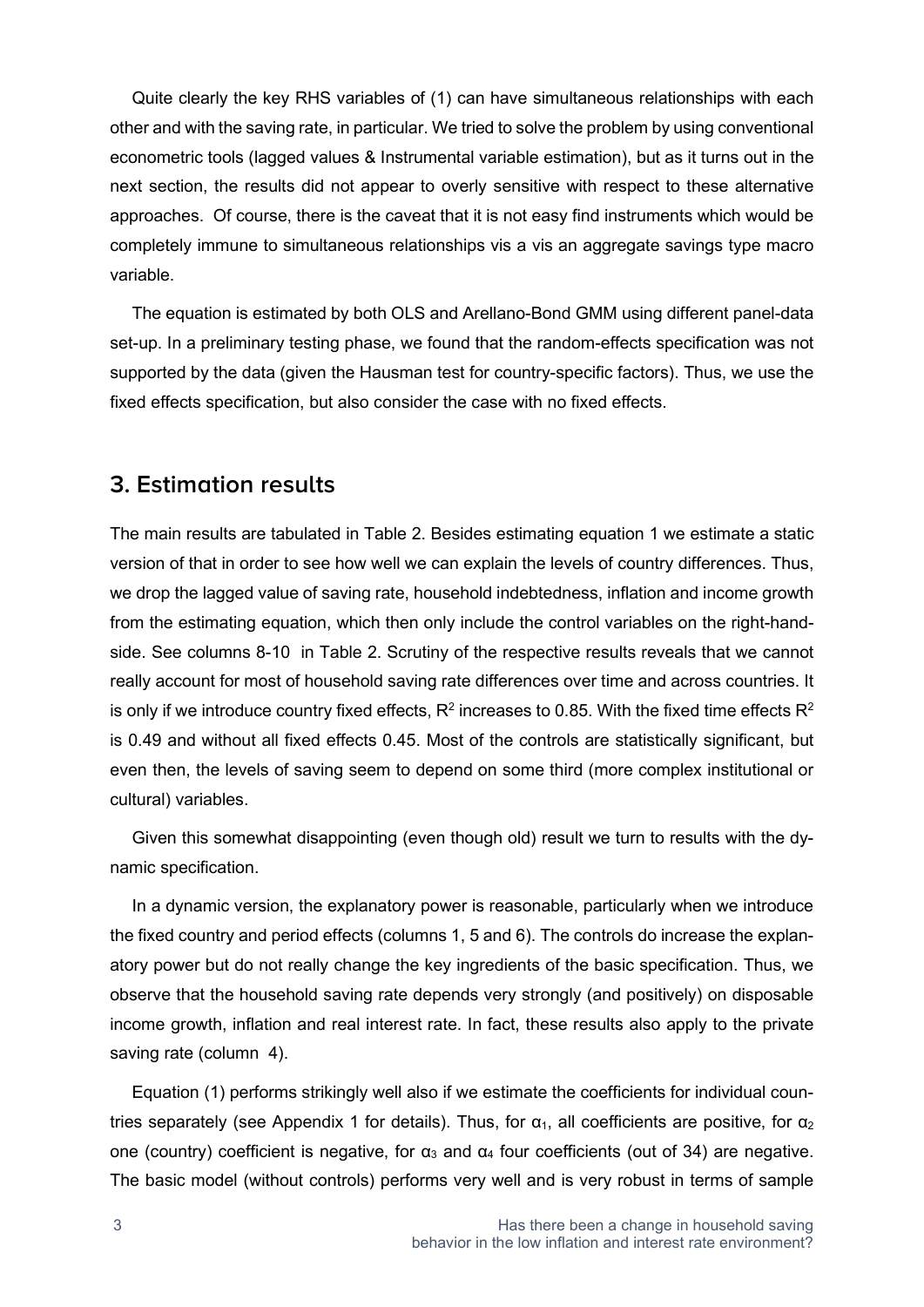selection and estimation method (OLS vs. GMM). When the controls are introduced, the signs, significance and magnitude of the key variables do not change (table 2 columns 1-4). It is only that some of the controls are sensitive to the estimation method. Thus, if we use the GMM with first differences, variables like GDP per capita and the gross tax rate change the sign. When first differences of the data are used, the explanatory power of the basic equation remains very low (see column 2 in Table 2). This reflects the fact that the dominating feature of the data is just the very large cross-section dispersion of saving rates. Higher explanatory power within the panel data are only obtained by means of fixed effects and control variables. Notice however, that even though we difference the data, the main results of income growth, inflation and the real interest rate remain the same, which obviously tells something about the robustness of the basic model.

We also estimated equation (1) for the Euro Area using quarterly ECB data for 1995Q1- 2019Q4. Again, the results followed the same lines as with the global cross-country panel. More precisely, the estimates were: constant 0.033 (5.33)  $sr_{t-1}$  .720 (13.67) yd<sub>t</sub> .097 (2.98)  $\pi_t$ .038 (1.04) and rr<sub>t</sub> 0.072 (2.17),  $R^2$  = 0.806. These estimates again corroborate the predictions of Deaton (1977) even though inflation in the Euro Area has been relatively constant for the sample period (the standard deviation of the 4-quarter growth rate has been only 0.8 per cent while the mean has been 1.6 per cent). $3$ 

The positive association between real income growth and the saving rate means that consumption growth is much smoother than income growth because hikes in income are eroded by additional savings. Inflation works to the same direction (to the extent inflation depends on cyclical factors) also smoothing consumption. To some extent, consumption smoothing seems to be nonlinear. Thus, if we focus on the coefficient  $\alpha_2$  for positive and negative values of real disposable income growth yd we find that the coefficient is seemingly very different as the following coefficient estimates indicate:  $\alpha_2$  (which indicates the coefficient of yd|yd<0) = 0.261(1.65) and  $\alpha_2^*$  (for yd|yd=>0) = 0.396(6.92). Even though the coefficients are not statistically different (according to the Wald test) they suggest that positive and negative change rates of income affect saving a bit differently. Thus, negative income shocks do not necessarily lower the saving rate but may even increase it due to the precautionary motive as a response to increased uncertainty; a conclusion that is consistent with recent experiences of the financial crisis and the Covid-19 pandemic (see Figure 3 for Finnish evidence)<sup>[4](#page-4-1)</sup>. This conclusion is also

<span id="page-4-0"></span><sup>3</sup> We had also the basic data for China but not the controls. Therefore, China was not included into the sample. But the individual coefficients followed quite closely those obtained from the panel: more precisely, the estimate for  $\alpha_1$  was 0.728 (4.95), for  $\alpha_2$  0.174(1.07), for  $\alpha_3$  0.074(1.47) and  $\alpha_4$ -166(0.95),  $R^2$  = 0.927. Keep in mind that the sample mean of China's saving rate is 33.6 while the average for other countries is 5.0 %.

<span id="page-4-1"></span><sup>4</sup> In the early 1990s and 2008/9, the saving rate increased while income was falling. Similar developments took place during the first oil crisis in 1974/5 but not during the second oil crisis 1980/1 (this was probably due to different type of interest rate and inflation developments).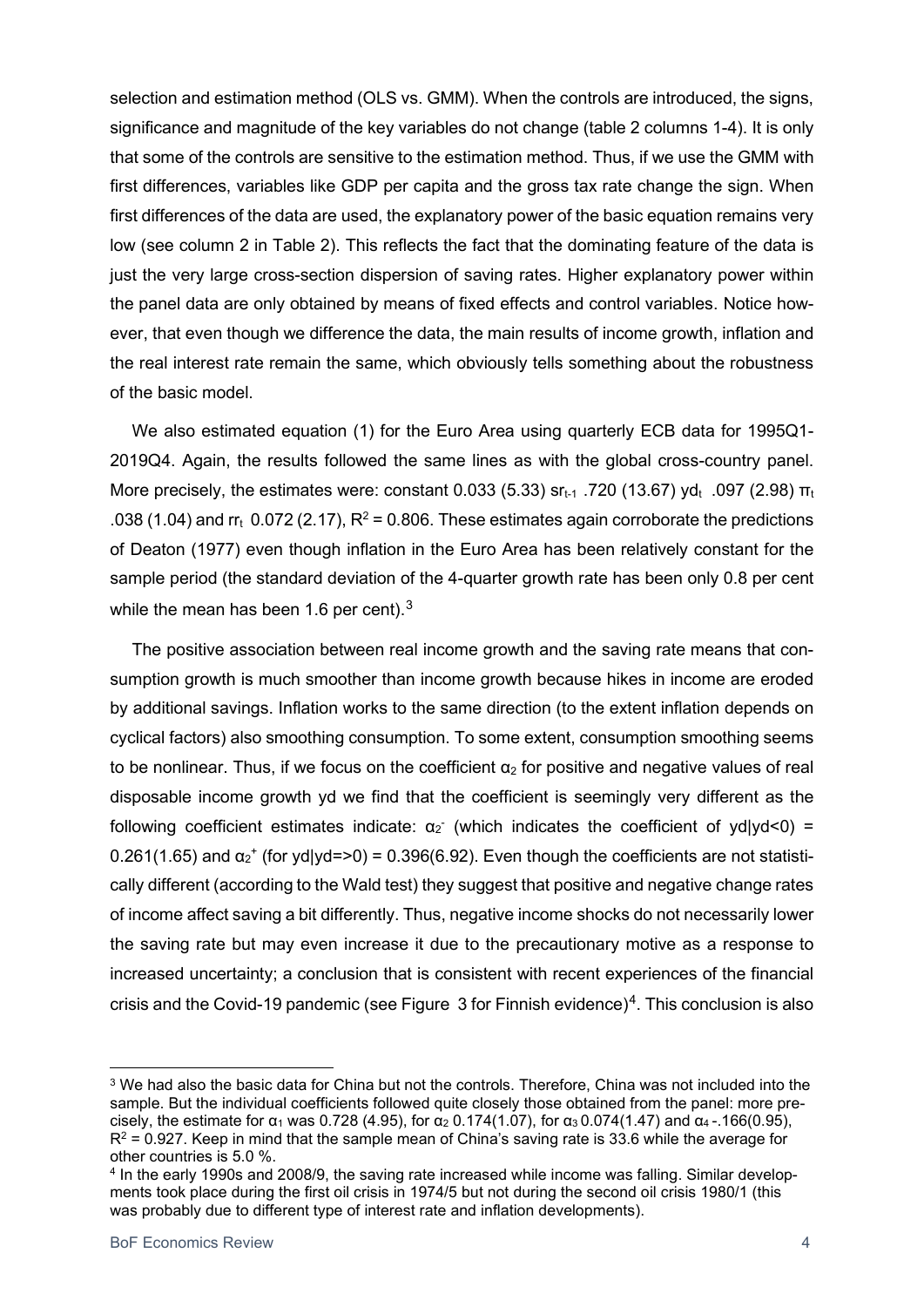supported by the finding that if we also allow inflation – and even the real interest rate) to have a nonlinear effect on the saving rate we arrive at the following estimates:

**Box 1 Cross-county panel data estimates of a nonlinear saving rate equation** sr = -1.359 + .857sr<sub>-1</sub> + .233yd<sup>-</sup> + .404yd<sup>+</sup> - .413 $\pi$ <sup>-</sup> + .289 $\pi$ <sup>+</sup> + .156rr  $t_1 = 2.43$ ,  $t_2 = 32.68$ ,  $t_3 = 1.49$ ,  $t_4 = 7.16$ ,  $t_5 = 0.99$ ,  $t_6 = 2.34$ ,  $t_7 = 1.61$ ,  $R^2 = 0.927$ , SEE = 1.647, DW =  $1.684$ ,  $x^2$ <sub>2</sub> = 7.194 (0.027). sr = -1.367 + .852sr<sub>-1</sub> + .268vd<sup>-</sup> + .396vd<sup>+</sup> - .1793 $\pi$ <sup>-</sup> + .196 $\pi$ <sup>+</sup> - .3226rr + .241r<sup>+</sup>  $t_1 = 2.41$ ,  $t_2 = 32.13$ ,  $t_3 = 1.64$ ,  $t_4 = 7.09$ ,  $t_5 = 0.57$ ,  $t_6 = 2.21$ ,  $t_7 = 1.20$ ,  $t_8 = 2.11$ ,  $R^2 = 0.929$ , SEE = 1.621, DW = 1.691,  $x^2 = 25.772(0.000)$ . *Here, plus and minus superscripts indicate positive and negative values of the underly-*

*ing variable. Both equations also include all controls and both time and country fixed effects.* 

In these two cases, we can reject the linear model with the Wald test. The same result is obtained by including the control variables. So, we can say that savings respond disproportionally more to positive values of inflation and real income growth. Because of this nonlinearity, the saving rate channel provides only a partial "automatic stabilizer" for the economy in the sense that saving fails to adjust to a fall in income. Big negative shocks are almost always associated with increase in uncertainty and that leads to increase in precautionary saving and fall in private consumption which may further aggravate the cyclical situation. The effect of inflation and real interest rate on saving seems also depend on the sign of the effect: a significant positive effect is only detected when the values are positive while with deflation and negative real interest rates, a statistically significant saving rate effect cannot be found.

Although we find that the coefficients of the saving rate equation are sensitive to the values of the regressors, we find that the coefficients are strikingly robust in terms of time. Thus, the estimates for pre and post Lehman are, if not identical, very similar to the full sample period counterparts. This can be seen from the following estimates.

| Box 2 Subsample estimates of key saving rate equation parameters |        |      |      |      |  |
|------------------------------------------------------------------|--------|------|------|------|--|
| sample                                                           | $ST-1$ | vd   |      |      |  |
| 1970-2019                                                        | .861   | .363 | .308 | 221  |  |
| 1970-2008                                                        | .814   | .448 | .458 | .245 |  |
| 2009-2019                                                        | .638   | 347  | .439 | .312 |  |

Here, all coefficients have t -ratios which exceed conventional levels of significance with the ttest. The full sample values are from Table 2, column 1.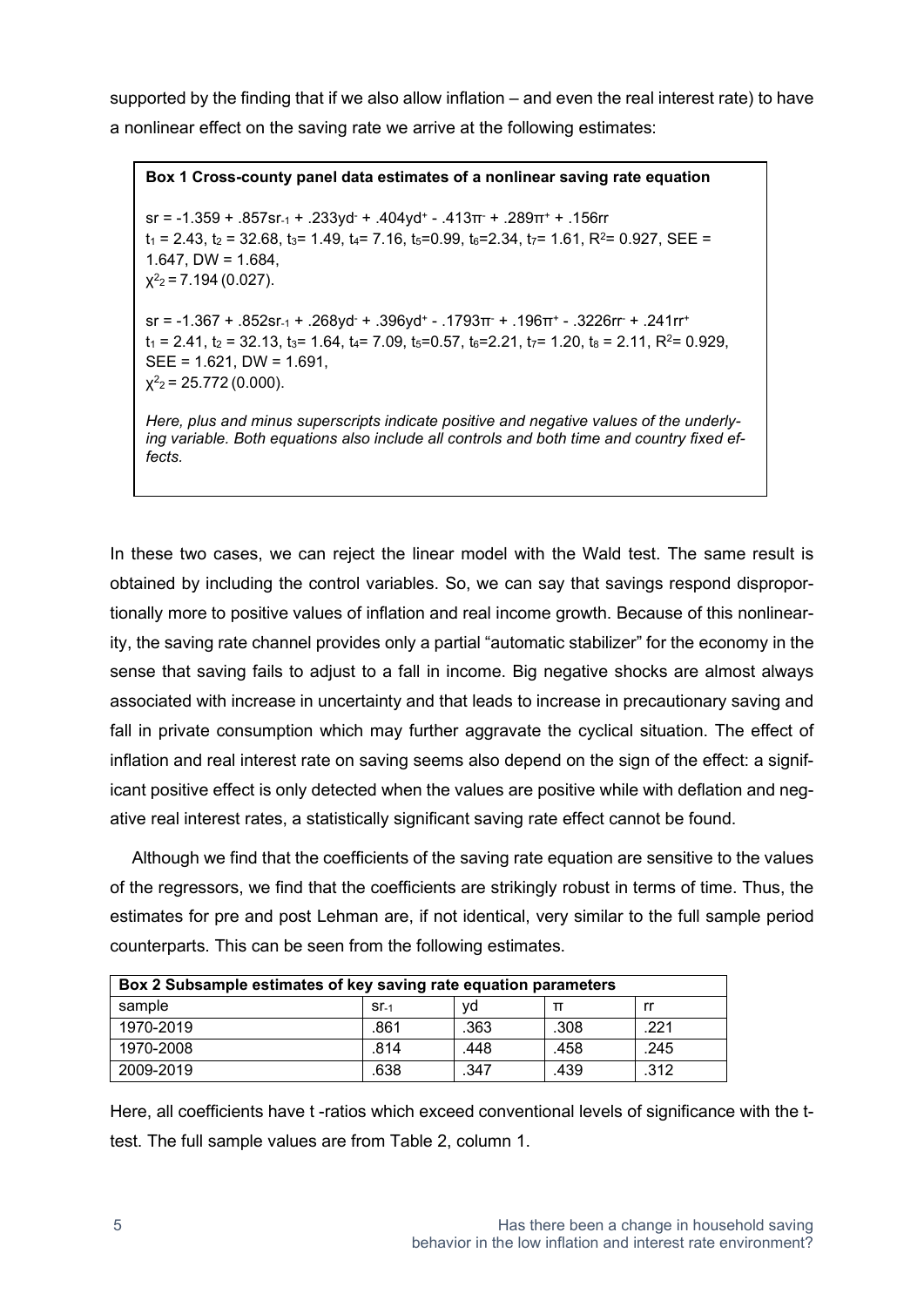So, one cannot really say that the sensitivity of saving with respect to inflation and interest rate would have diminished during the period of very low inflation and interest rates.

As for the controls, we can conclude that:

- the terms of trade tends always to increase saving; an increase in the terms of trade obviously means higher level of income in the country in question compared with other countries.
- the "deepness of credit markets" increases saving; this is something which is consistent with early findings of e.g. Goldsmith (1969) and McKinnon (1973).
- the share of public sector measured by the share of public consumption out of GDP has an ambiguous effect: the "between effect" is negative but the "within effect" positive. Ambiguity might arise from the fact that part of public consumption is a substitute to private consumption. On the other hand, an increase in the size of government can be interpreted as an indication of higher taxes in the future.
- public sector surplus always decreases household saving which could be an indication of debt neutrality; households acknowledge that they must be prepared to smaller income (higher taxes) in the future
- household indebtedness increases household saving (as some sort of error-correction mechanism) but the size of the effect depends on other controls.
- the level of income per capita has a positive effect on saving.
- population growth increases saving along the lines of the "Modigliani story of aggregation". According to this hypothesis, aggregative saving can be positive even though individual life-time saving is zero because in a growing economy there are more savers than dis-savers with a typical life-time profile of individual saving where saving precedes dis-saving.
- self-employment has typically a positive effect on saving although with the GMM (and differencing the data) the effect vanishes
- corporate sector profits (i.e., corporate saving) have a negative effect on household saving, which is consistent with the old "saving substitution" story, in which the borderline between household and company income can be unclear - at least for small business owners
- the gross tax-rate has a negative effect on saving the explanation may be connection to an increase in tax progressivity which ultimately follows from higher over-all tax rates, which leads to lower disposable income of high savers and more equal income distribution. Taxation of capital income which has become a commonplace nowadays effectively means double-taxation on returns from saving (Boadway and Wildasin 1994) that increases the price of future consumption relative to current consumption, which obviously hinders household saving.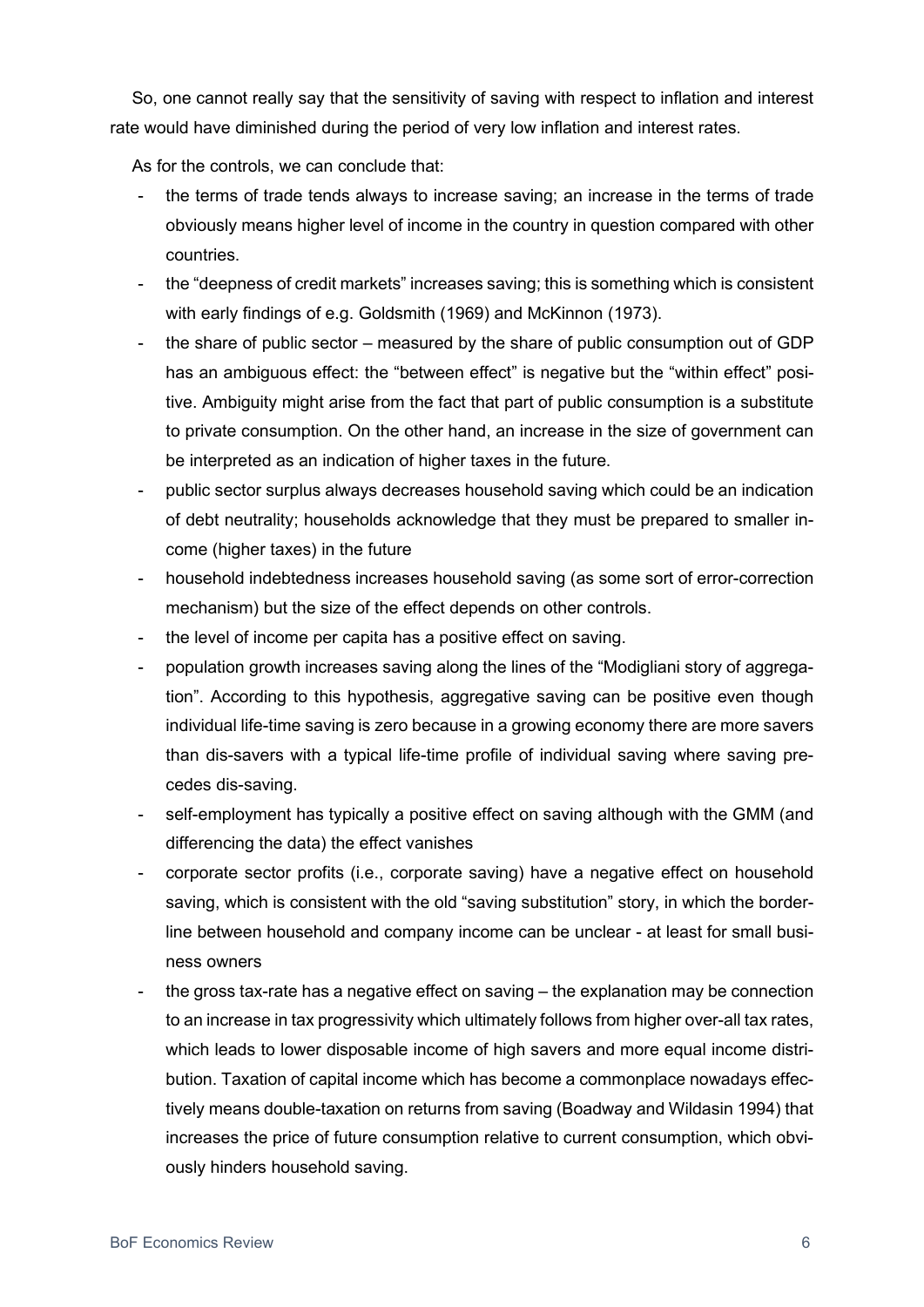- the effect of age-dependency ratio of ageing is quite weak probably reflecting the fact that the profile of the ratio in all countries is U -shaped due to high birth rates in the later 1940s and 1950s. If the ratio only reflected the share of old-age people, we would expect the effect to be negative (because the old-age people are typically dis-savers) but now we find some ambiguity with the respective results.

The results for all controls come very close to those in earlier studies, for instance those in Callen and Thimann (1997) that use data for 1975-1995. A couple of comments on the saving substitution effects might still merit note. If we try to arrange a more formal test for saving substitution hypothesis we could add the growth rate of profits (not the level as in Table 2) to the estimating equation (1). The problem is that profits (corporate sector income) have several negative values. Here the variable (denoted by ∆profit) is proxied by the difference in real profits in relation to household disposable income. The following estimates were then obtained (equation 2).

$$
sr = -1.823 + .869sr_{-1} + .281yd + .231\pi^{+} + .126r^{-} - .249\Delta profit
$$
 (2)

$$
t_1 = 1.77
$$
,  $t_2 = 35.79$ ,  $t_3 = 6.09$ ,  $t_4 = 2.42$ ,  $t_5 = 1.38$ ,  $t_6 = 7.17$ ,  $R^2 = 0.944$ ,  $SEE = 1.437$ ,  $DW = 1.876$ .

The key parameter has the value -0.249 which suggests the growth of profits does indeed depress household saving. In other words, households take into account the increase in wealth (future dividends) in the corporate sector. This behavioral pattern may also explain why household saving rate often (see e.g. Figure 3) collapses in boom periods. Obviously, changes in income growth expectations do the same (cf. Campbell 1987). It is only that when this "saving for the rainy day" hypothesis is tested, the focus is typically on household disposable income only.

It is interesting to compare the model predictions with the actual saving rate for different countries. Because of the important role of fixed effects and the persistence of the saving rate, it is a bit difficult to arrange a meaningful forecast accuracy analysis. Thus, we just compare the sample mean values of the saving rate with the country fixed effects from the equation 5 in Table 2. The comparison is shown in Figure 4. Quite clearly, in most cases the fixed effect is only a small fraction of the mean value of the saving rate, and in some cases (most notably in Luxemburg and Norway) the sign is different. This could be interpreted in the way that in these countries, the model (the right-hand side variables of (1)) would produce much higher saving rate than the observed one.

Finally, we also compared the saving rates and fixed country effects of the saving rate equation with the proxies of shadow economy computed by Medina and Schneider (2019). With the saving rates, we found that the sample average of the saving rates correlated quite strongly and negatively with the shadow economy share estimates (also in terms of rank correlation), which is consistent with the hypothesis that at least part of negative saving ("over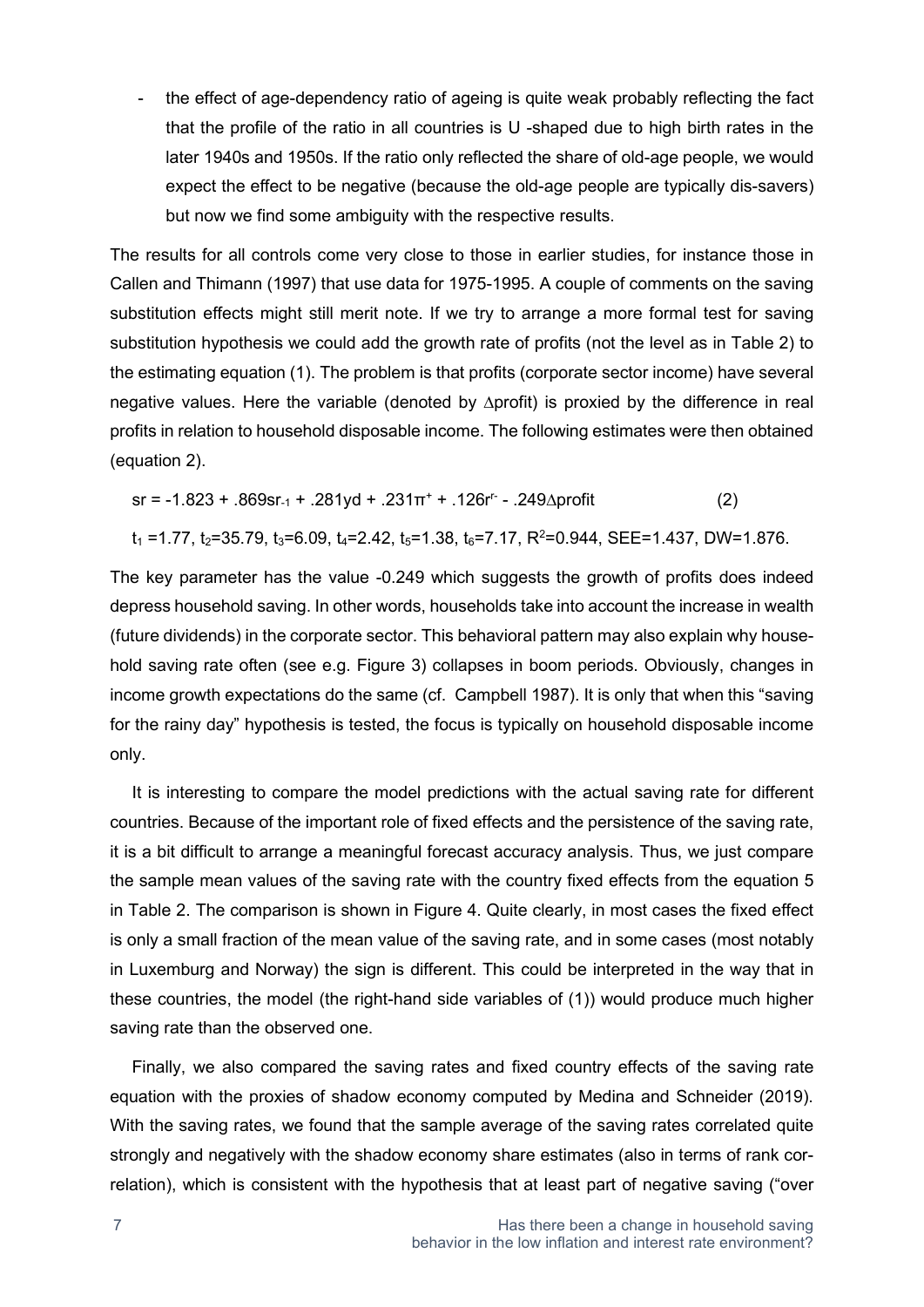consumption) is financed by shadow income. The problem is only that the negative saving rates come from Eastern Europe (previous Soviet bloc countries) plus Greece for the last ten years (see the lower left corner of Figure 5). For other countries, the relationship is very weak at the best (see Figure 6). One may argue, however, that the big negative saving rates were just temporary phenomena which does not fit well into the prototype of a shadow economy. The data reported in Callen and Thiemann (1997; see Appendix 2) shows that for 1975-1981 household saving rate in Greece was 22.1 % and prior 1995 the saving rate as the highest among OECD countries (18.3 %). For the last 10 years, the mean value is -12.3 %, however. Also Italy and Portugal has been among the top four household saving rate countries while also being at the top of the shadow economy rankings (see Oinonen and Viren 2021 for details $)^5$  $)^5$ .

## **4. Conclusions**

We have found that household saving is still very sensitive to changes in inflation and real income growth. Thus, decline in the household saving rate after the 1990s can mainly be attributed to these variables. Obviously, a decline of real interest rate has also worked to the same direction. Households seem to react in a "correct way" to changes in public sector size and balance as well as corporate sector saving so that there is some degree of saving substitutability which could have partly compensated the developments of inflation and interest rates. The study again finds that cross-country differences in "equilibrium" saving rates are very large and cannot fully be explained by a conventional set of control variables.

<span id="page-8-0"></span><sup>&</sup>lt;sup>5</sup> The Medina & Schneider (2019) data cover 1995-2017. Correlation coefficient between the mean values of household saving rates and the Medina & Schneider (2019) measures of shadow economy is -0.49 but correlation between the country fixed effects (equation 4 in Table 2) and the shadow economy measures is of an opposite sign and of the value 0.24.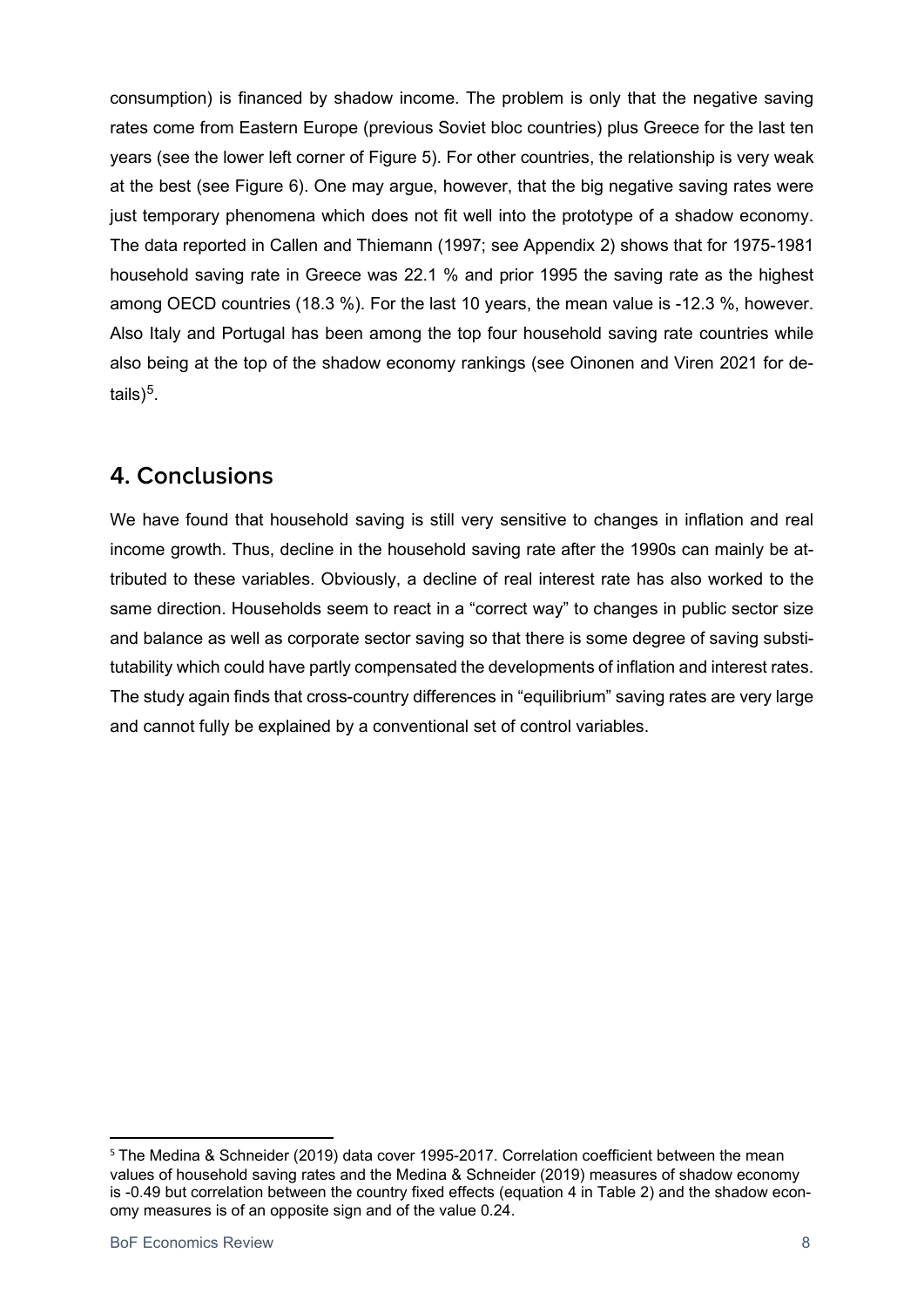#### **References**

Robin Boadway R. and D. Wildasin (1994) [Taxation and savings: a survey,](https://ideas.repec.org/a/ifs/fistud/v15y1994i3p19-63.html) *[Fiscal Studies](https://ideas.repec.org/s/ifs/fistud.html)*, Institute for Fiscal Studies 15(3), 19-63.

Deaton, A. (1977), 'Involuntary saving Through Unanticipated Inflation', *American Economic Review* 67, 899–910.

Callen, T and C. Thimann (1997) Empirical evidence of household saving from OECD countries. IMF working Paper 97/181.<https://www.imf.org/external/pubs/ft/wp/wp97181.pdf>

Campbell, Y. (1987) Does Saving Anticipate Declining Labor Income? An Alternative Test of the Permanent Income Hypothesis, *Econometrica* 55, 1249–1273.

Edwards, S (1995) Why are Saving Rates so Different Across Countries? An International Comparative Analysis. NBER Working paper 5097. DOI 10.3386/w5097

Eurostat (2021) Interaction of household income, consumption and wealth - statistics on main results. [https://ec.europa.eu/eurostat/statistics-explained/index.php?title=Interac](https://ec.europa.eu/eurostat/statistics-explained/index.php?title=Interaction_of_household_)tion of household income, consumption and wealth - statistics on main results

Ferrucci, G. and C. Mirales (2007) Saving behaviour and global imbalances: the role of emerging market economies. ECB WP 842. [Saving behaviour and global imbalances: the role of](https://core.ac.uk/download/pdf/6956225.pdf)  [emerging market economies \(core.ac.uk\).](https://core.ac.uk/download/pdf/6956225.pdf)

Goldsmith, R. (1969) *Financial structure and development*. Yale University Press. New Haven.

McKinnon, R. (1973) *Money and Capital in Economic Development*. Brookings, New York.

Medina, L. and F. Schneider (2019) Shedding Light on the Shadow Economy: A Global Database and the Interaction with the Official One. CESifo Working Paper No. 7981. [https://ideas.repec.org/p/ces/ceswps/\\_7981.html](https://ideas.repec.org/p/ces/ceswps/_7981.html)

Oinonen, S. and M. Viren (2021) How does the shadow economy show up in National Accounts? Bank of Finland, *GUS Statistical Review* 68, 20-37.

Rocher, S. and M. Stierle (2015) Household saving rates in the EU: Why do they differ so much? Discussion Paper 005, September 2015. [https://ec.eu](https://ec.europa.eu/info/sites/info/files/dp005_en.pdf)[ropa.eu/info/sites/info/files/dp005\\_en.pdf](https://ec.europa.eu/info/sites/info/files/dp005_en.pdf)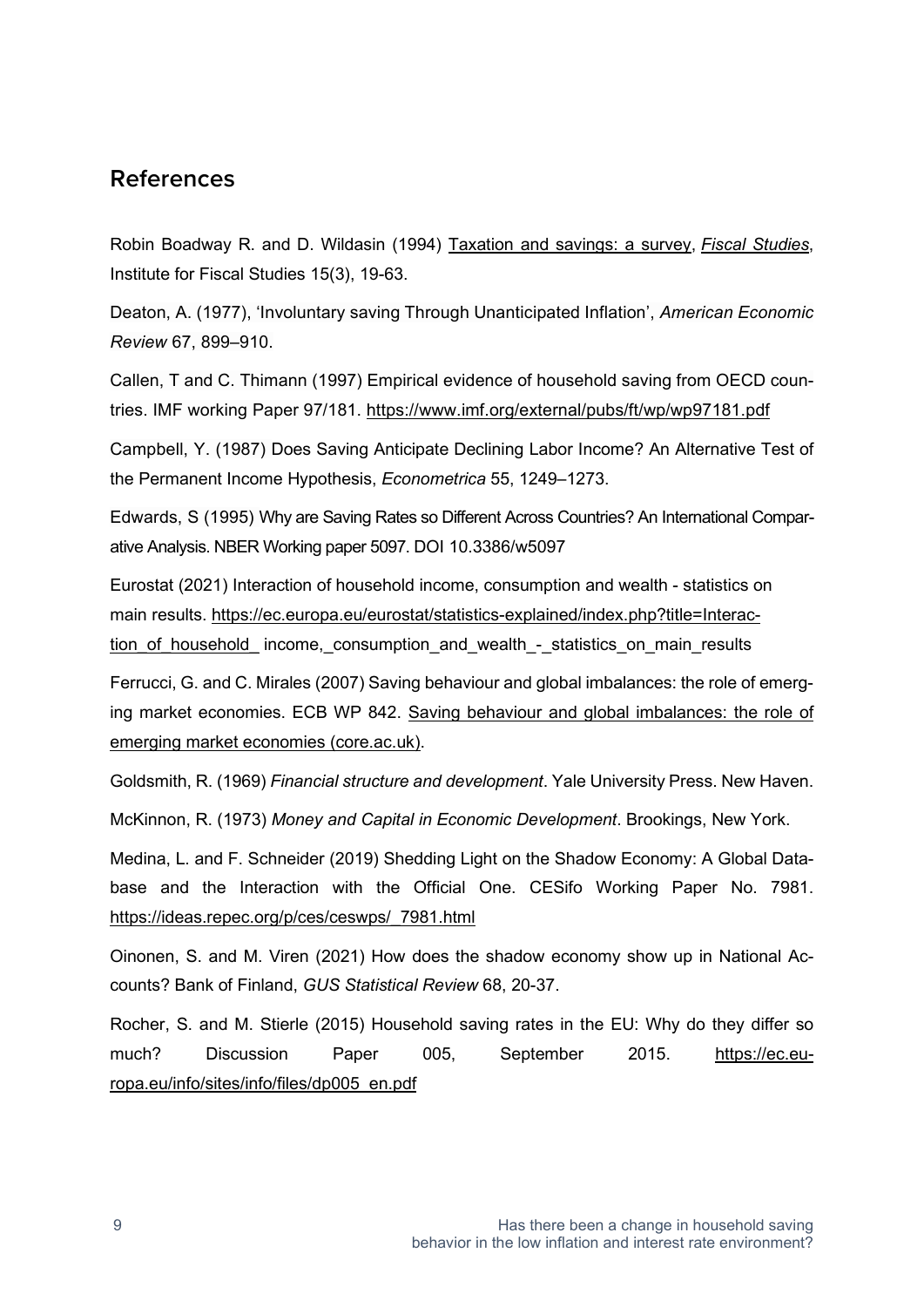#### **Table 1 Descriptive statistics of the data**

|           |                                                                                                 |               |                | Me-     | Maxi-  | Mini-    | Std.  |
|-----------|-------------------------------------------------------------------------------------------------|---------------|----------------|---------|--------|----------|-------|
|           |                                                                                                 |               | Mean           | dian    | mum    | mum      | Dev,  |
| ad        | Age-dependency ratio (w)                                                                        | %             | 49,60          | 49,57   | 66,46  | 36,21    | 4,69  |
| pb        | General government surplus (o)                                                                  | %             | $-0,19$        | $-0,01$ | 15,72  | $-29,85$ | 3,71  |
| cpi       | Consumer price index inflation (o)                                                              | %             | 2,31           | 1,97    | 23,47  | $-4,48$  | 2,44  |
| <b>gq</b> | GDP share of public consumption (w)                                                             | %             | 19,58          | 19,48   | 27,94  | 10,91    | 3,12  |
| credit    | Credit/GDP ratio (w)                                                                            | %             | 95,99          | 92,44   | 221,29 | 0,19     | 46,06 |
| emp       | Self-employment ratio (w)                                                                       | %             | 14,64          | 13,78   | 36,99  | 6,25     | 5,60  |
| gdp       | GDP growth rate (o)                                                                             | %             | 2,42           | 2,45    | 25,38  | $-14,84$ | 2,99  |
| gdppc     | GDP per capita (w)                                                                              | <b>USD</b>    | 39526<br>115,2 | 40105   | 111968 | 5339     | 21891 |
| hhd       | Household debt/income (o)                                                                       | %             | 1              | 106,67  | 339,78 | 4,33     | 64,25 |
| pop       | population growth rate (w)                                                                      | %             | 0,39           | 0,37    | 2,89   | $-2,26$  | 0,70  |
| profit    | corporate profits (o)                                                                           | <b>USD</b>    | 799            | 666     | 10829  | $-6463$  | 10812 |
| sr        | Household saving rate (o)                                                                       | %             | 4,96           | 5,61    | 18,80  | $-33,38$ | 6,01  |
| rr        | Long-term real interest rate (o)                                                                | %             | 1.84           | 1.81    | 21.00  | $-8.97$  | 2.41  |
| srp       | Private saving rate (o)                                                                         | %             | 8,42           | 8,30    | 26,63  | $-7,66$  | 3,95  |
| tax       | The gross tax rate $(o)$                                                                        | %             | 35.33          | 34.80   | 48.77  | 22.38    | 5.36  |
| tt        | Terms of trade (o)                                                                              | index         | 1,00           | 1,00    | 1,62   | 0,57     | 0, 10 |
| yd        | Growth rate of HH real disp. income (o)<br>Growth rate of private real disp. income             | %             | 2,23           | 2,16    | 20,82  | $-12,71$ | 2,87  |
| yp        | (o)                                                                                             | $\frac{0}{0}$ | 3,82           | 3,69    | 16,85  | $-11,73$ | 3,33  |
|           | In the analysis, the nominal USD values have been deflated by US CPI. Data sources are the OECD |               |                |         |        |          |       |

data bank (o) and World Development Indicators (w). Inflation is her denoted by cpi.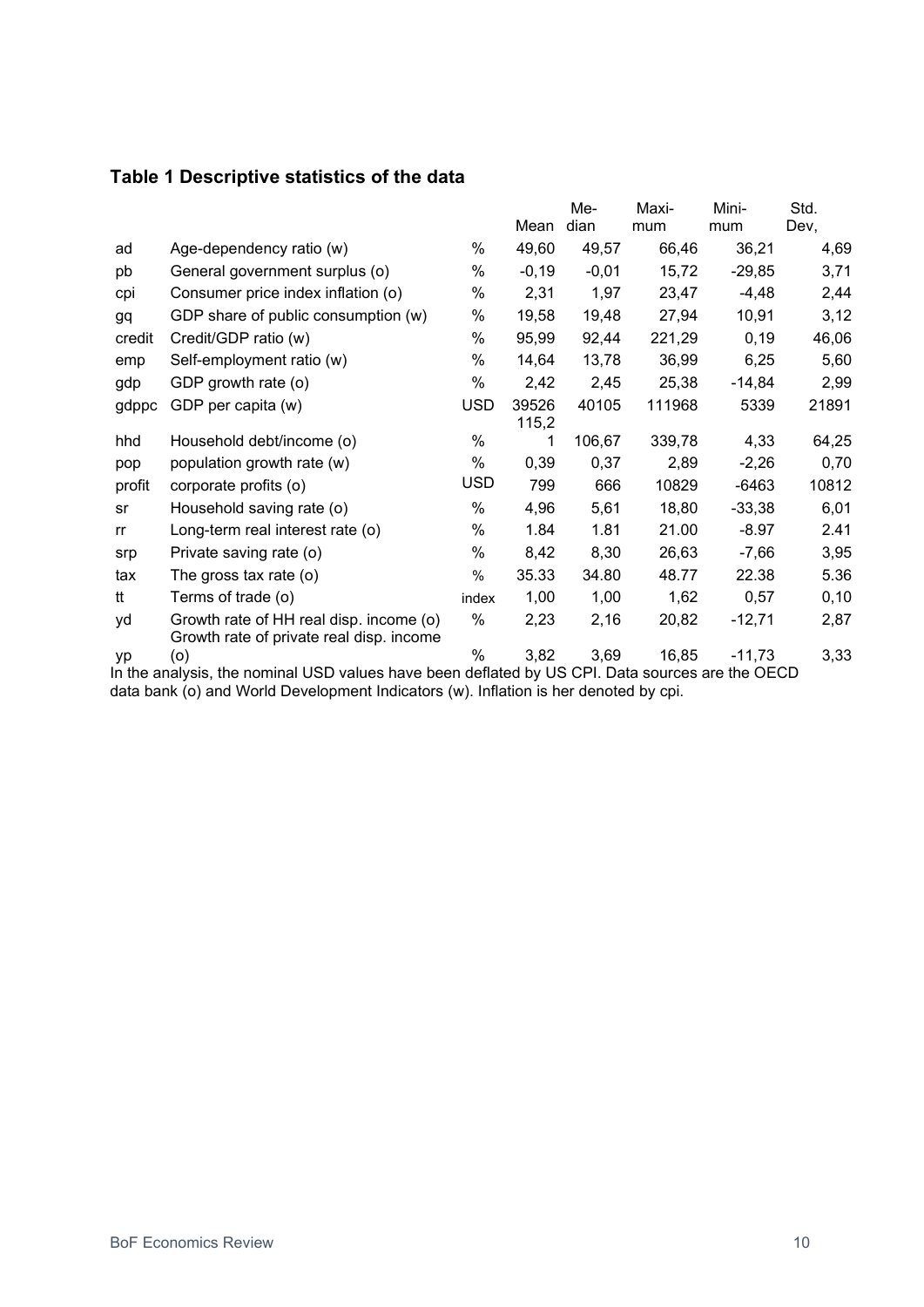#### **Table 2 Basic estimation results with the saving rate equation**

| variable   | 1                   | $\mathbf 2$                          | 3               | 4              | 5               | 6              | $\overline{7}$            | 8          | 9          | 10         |
|------------|---------------------|--------------------------------------|-----------------|----------------|-----------------|----------------|---------------------------|------------|------------|------------|
| C          | $-1.397$            |                                      |                 | 2.305          | $-13.507$       | $-10.042$      |                           | 1.705      | $-13.88$   | 1.957      |
|            | (2.51)              |                                      |                 | (2.42)         | (3.73)          | (2.78)         |                           | (0.55)     | (2.60)     | (0.69)     |
| $ST-1$     | .861                | .191                                 | 0.803           | .803           | .695            | 0.693          | 0.716                     |            |            |            |
|            | (22.65)             | (3.10)                               | (10.00)         | (22.64)        | (23.58)         | (16.04)        | (4.16)                    |            |            |            |
| yd         | .363                | .288                                 | 0.506           | .326           | .355            | .350           | .551                      |            |            |            |
|            | (6.38)<br>.671      | (5.00)<br>.222                       | (7.47)<br>0.387 | (10.27)        | (9.67)          | (5.50)<br>.356 | (6.13)<br>.366            |            |            |            |
| cpi        | (4.73)              | (2.14)                               | (2.55)          | .291<br>(3.25) | .352<br>(4.500) | (2.22)         | (3.28)                    |            |            |            |
|            |                     |                                      |                 |                | .010            | .010           | .010                      | .011       | .022       | .018       |
| credit     | [.007]<br>(2.26)    |                                      |                 |                | (2.15)          | (2.35)         | (0.67)                    | (2.36)     | (4.47)     | (3.70)     |
|            |                     |                                      |                 |                | 2.830           | 2.099          | 8.648                     | 3.261      | 8.033      | 2.487      |
| tt         | [.643]              |                                      |                 |                | (2.62)          | (2.13)         | (3.16)                    | (2.75)     | (7.47)     | (2.09)     |
|            | (0.90)<br>[.176]    |                                      |                 |                | 0.299           |                | .570                      | $-565$     | .190       | $-639$     |
| gq         | (2.61)              |                                      |                 |                | (2.92)          |                | (2.59)                    | (6.00)     | (1.34)     | (6.45)     |
|            |                     |                                      |                 |                | $-0.045$        | $-113$         | $-0.332$                  | $-.354$    | $-139$     | $-.297$    |
| pb         | $[-.108]$<br>(3.57) |                                      |                 |                | (1.15)          | (2.65)         | (2.75)                    | (5.98)     | (2.94)     | (5.09)     |
|            | .214                | .310                                 | 0.318           | .263           | .271            | .264           | .213                      | $-.106$    | .114       | $-.441$    |
| rr         | (2.17)              | (2.85)                               | (2.18)          | (2.97)         | (4.02)          | (2.04)         | (1.84)                    | (1.10)     | (1.38)     | (3.68)     |
|            |                     |                                      |                 |                | .005            | 0.009          | $-0.028$                  |            |            |            |
| $hhd_{-1}$ | $[.019]$<br>(4.73)  |                                      |                 |                | (0.87)          | (1.59)         | (0.41)                    |            |            |            |
|            | [.050]              |                                      |                 |                | .070            | .053           | $-021$                    | .024       | .040       | .013       |
| gdppc      | (2.31)              |                                      |                 |                | (4.67)          | (3.42)         | (0.22)                    | (3.64)     | (2.13)     | (1.92)     |
|            | [.311]              |                                      |                 |                | .213            | 342            | $-1.083$                  | 2.368      | .989       | 2.306      |
| pop        | (1.31)              |                                      |                 |                | (0.92)          | (1.26)         | (0.70)                    | (5.76)     | (3.18)     | (5.58)     |
|            | [.108]              |                                      |                 |                | .095            | .120           | $-0.398$                  | .022       | .334       | .042       |
| emp        | (2.58)              |                                      |                 |                | (1.99)          | (2.72)         | (0.60)                    | (0.44)     | (5.84)     | (0.95)     |
| profit     | $[-.489]$           |                                      |                 |                | $-0.546$        | $-541$         | $-.342$                   | .283       | $-0.313$   | .332       |
|            | (4.63)              |                                      |                 |                | (7.73)          | (4.21)         | (1.33)                    | (5.92)     | (4.17)     | (7.05)     |
| tax        | $[-.156]$           |                                      |                 |                | $-0.099$        | $-0.036$       | 1.078                     | $-.908$    | $-1.402$   | $-.900$    |
|            | (3.47)              |                                      |                 |                | (1.70)          | (0.67)         | (1.93)                    | (7.27)     | (8.09)     | (8.87)     |
| ad         | $[-.025]$           |                                      |                 |                | .005            | .032           | $-192$                    | $-029$     | .196       | $-.011$    |
|            | (1.14)              |                                      |                 |                | (0.13)          | (0.83)         | (0.74)                    | (0.70)     | (4.30)     | (0.27)     |
| Dep var    | sr                  | $\Delta$ sr                          | $\Delta$ sr     | srp            | sr              | sr             | $\Delta$ sr               | sr         | sr         | sr         |
| $R^2$      | 0.925               | 0.125                                | 0.078)          | 0.913          | 0.934           | 0.933          | 0.138                     | 0.448      | 0.848      | 0.485      |
| <b>SEE</b> |                     | 1.843                                | 2.127           | 1.447          |                 |                | 2.252                     | 4.195      |            |            |
|            | 1.647               |                                      |                 |                | 1.541           | 1.551          |                           |            | 2.261      | 4.139      |
| <b>DW</b>  | 1.684               | 1.964                                |                 | 1.802          | 1.589           | 1.615          | $\sim$                    | 0.242      | 0.741      | 0.272      |
| Hansen-    |                     |                                      | 0.093a          |                |                 |                | 0.383a                    |            |            |            |
| J          |                     |                                      |                 |                |                 |                |                           |            |            |            |
| Fixed      |                     | <b>C&amp;T Difference Difference</b> |                 | C&T            | C&T             |                | <b>C&amp;T Difference</b> | none       | С          | Т          |
| Estimator  | <b>OLS</b>          | <b>OLS</b>                           | <b>GMM</b>      | OLS            | <b>OLS</b>      | <b>OLS</b>     | <b>GMM</b>                | <b>OLS</b> | <b>OLS</b> | <b>OLS</b> |
|            |                     |                                      |                 |                |                 |                |                           |            |            |            |

In the first equation, the values within brackets are coefficient estimates of control variables which are added to the basic specification in one-by-one manner. Otherwise, the estimates belong to the basic model without controls. Hansen J denotes the P value of the J statistic. With equation (3) the Arellano-Bond autocorrelation test statistics (both for AR1 and AR2) are clearly significant while with equation (7) they are not (the P values being 0.88 and 0.13). sr (srp) denotes the household (private) saving rate. The income growth variable in the srp equation (4) is the growth rate of real private (disposable) income yp. Inflation (π) is here denoted by cpi. C denotes crosssection and T period fixed effects. Difference indicates that the data are differenced. Numbers inside parentheses are robust t-ratios. The number of data points with the basic model is 742 and with the model with all controls 613.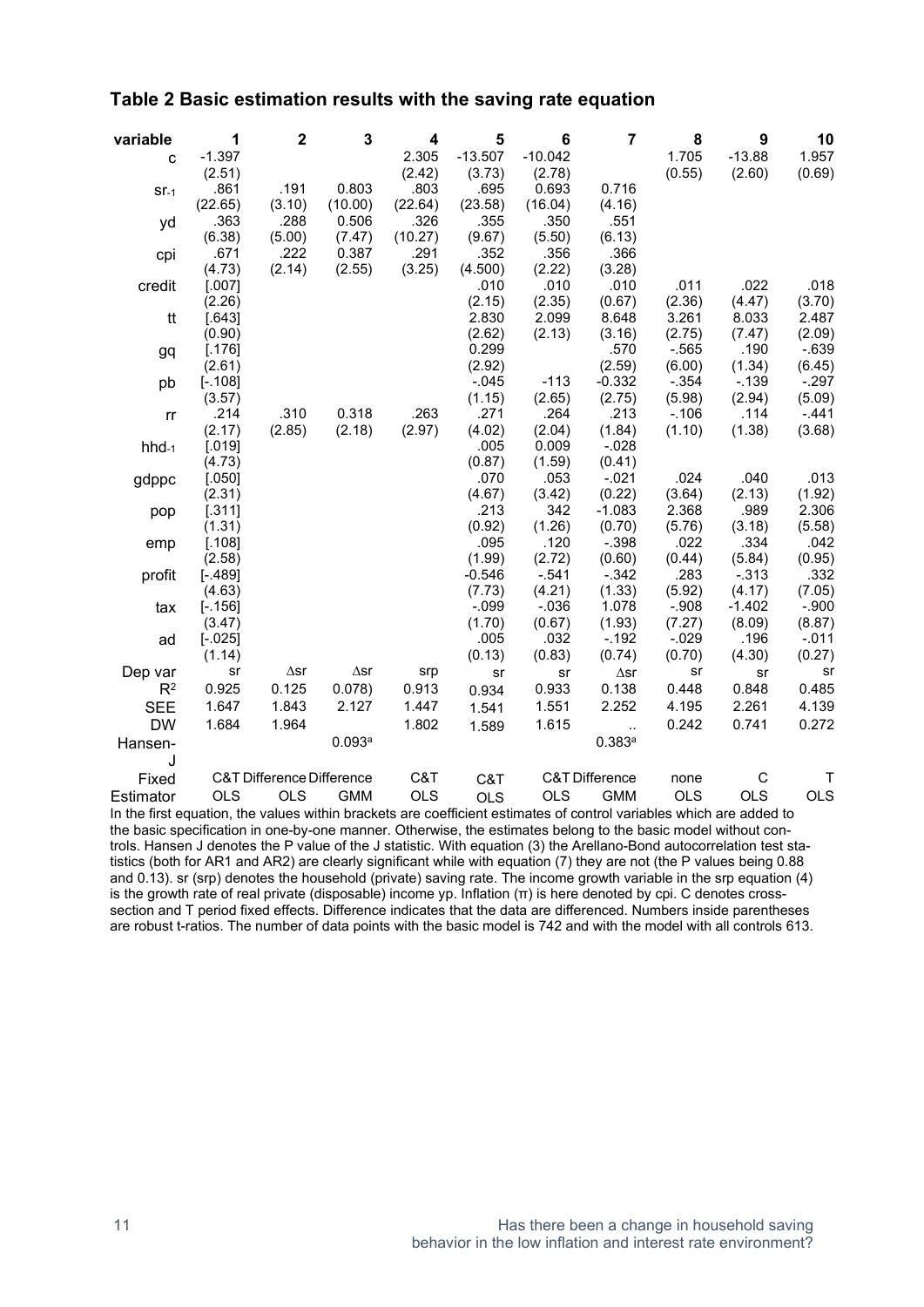





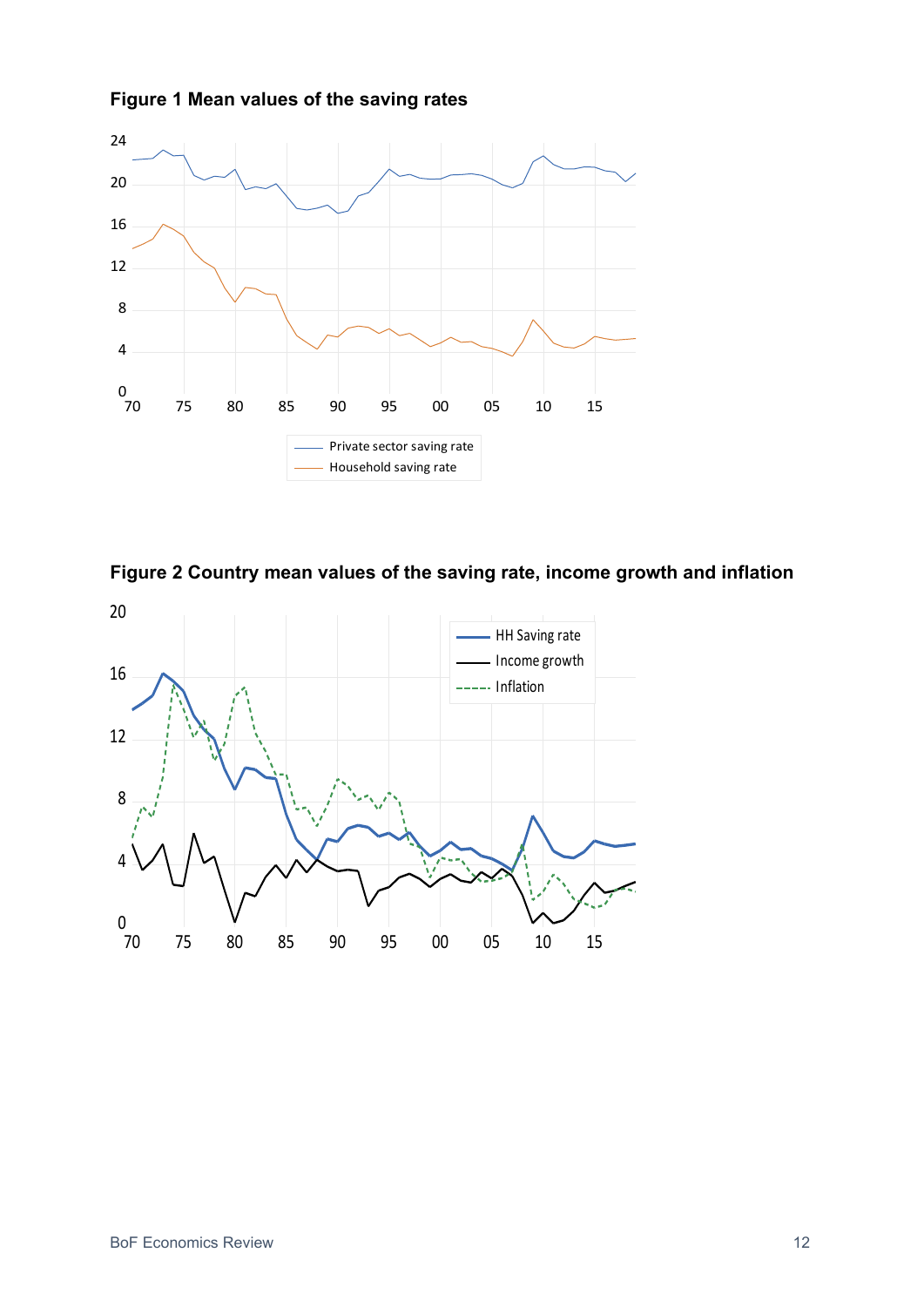

**Figure 3 Cyclical behavior of the Finnish Saving rate** 





Correlation between the two series is 0.055.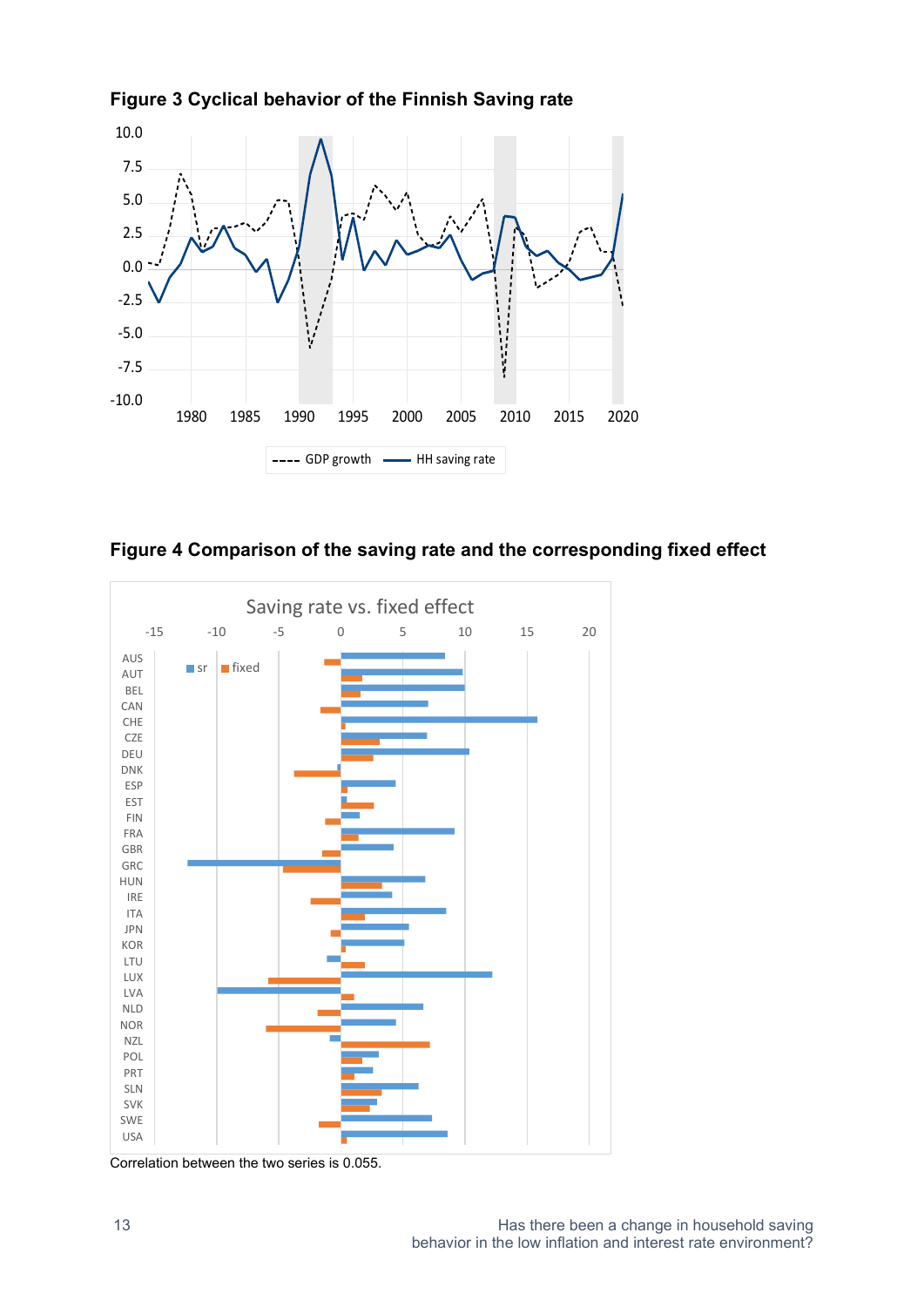**Figure 5 GDP per capita and the saving rate** 



**Figure 6 Saving rate and Medina & Schneider shadow economy estimate** 



The values cover the period 1991-2017 (Medina & Schneider 2019) .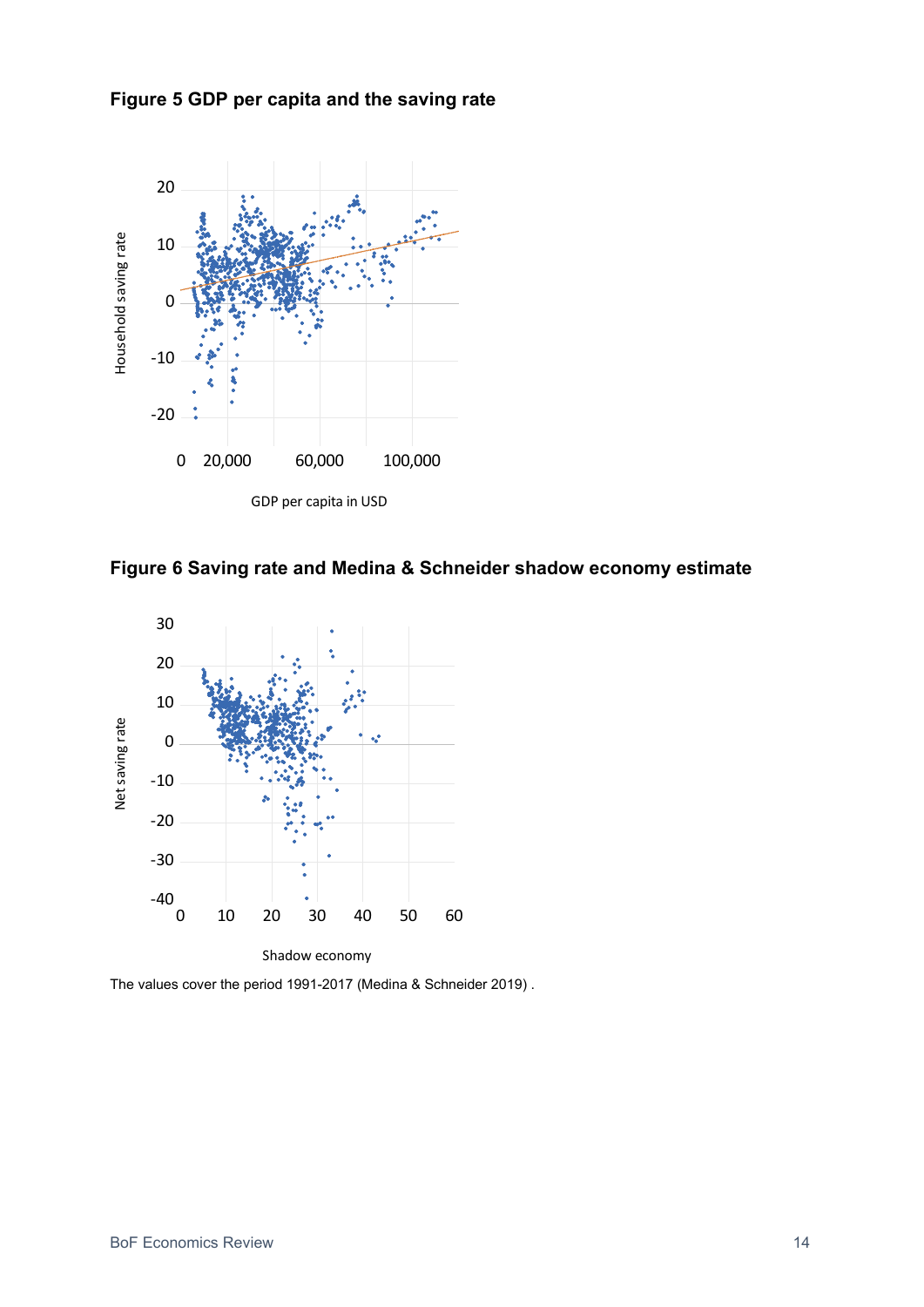#### **Appendix 1 Country- specific coefficients for the key variables**

| Sľ-1  | yd       | cpi   |          | rr       |
|-------|----------|-------|----------|----------|
| 0,933 |          | 0,724 | 0,374    | 0,238    |
| 0,573 |          | 0,845 | 0,803    | 0,764    |
| 0,748 |          | 0,994 | 0,792    | 0,959    |
| 1,043 |          | 0,769 | 0,438    | 0,400    |
| 0,683 |          | 0,639 | 0,501    | 0,417    |
| 0,330 |          | 0,196 | 0,351    | 0,468    |
| 0,413 |          | 0,446 | 0,885    | 0,638    |
| 0,487 |          | 1,238 | 0,147    | $-0,099$ |
| 0,682 |          | 0,522 | 0,637    | 0,921    |
| 1,002 |          | 0,341 | 0,430    | 0,308    |
| 0,099 |          | 0,254 | 0,885    | 0,930    |
| 1,042 |          | 0,503 | 0,151    | 0,408    |
| 0,698 |          | 0,598 | 1,021    | 0.643    |
| 0.962 |          | 0.283 | -0,516   | -0.041   |
| 0,849 |          | 0,367 | 0,504    | 0,759    |
| 0,337 |          | 0,330 | $-0,281$ | 0,504    |
| 0,798 |          | 0,920 | 0,883    | 0,413    |
| 1,089 |          | 0,662 | 0,636    | 0,250    |
| 0,527 |          | 0,594 | $-0,666$ | $-0,624$ |
| 0,326 |          | 0,453 | 0,313    | 0,859    |
| 0,609 |          | 0,344 | 0,306    | -0,017   |
| 0,534 | $-0,022$ |       | 0,520    | $-0,006$ |
| 0,290 |          | 0,578 | $-0,984$ | -1,610   |
| 0,853 |          | 0,117 | 0,474    | 0,229    |
| 0,570 |          | 0,833 | 0,088    | 0,029    |
| 0,390 |          | 0,212 | 3,861    | 3,813    |
| 0,682 |          | 0,356 | 0,415    | 1,150    |
| 0,959 |          | 0,595 | 0,746    | 0,505    |
| 1,257 |          | 0,402 | 1,011    | 0,180    |
| 0,507 |          | 1,102 | 1,047    | 1,113    |
| 0,717 |          | 0,154 | $-0,021$ | $-0,025$ |
| 0,909 |          | 0,949 | 0,716    | 0,249    |
| 0,847 |          | 0,351 | 0,504    | 0,324    |
| 0,730 |          | 0,249 | 0,559    | 0,516    |



15 **15 Has there been a change in household saving** behavior in the low inflation and interest rate environment?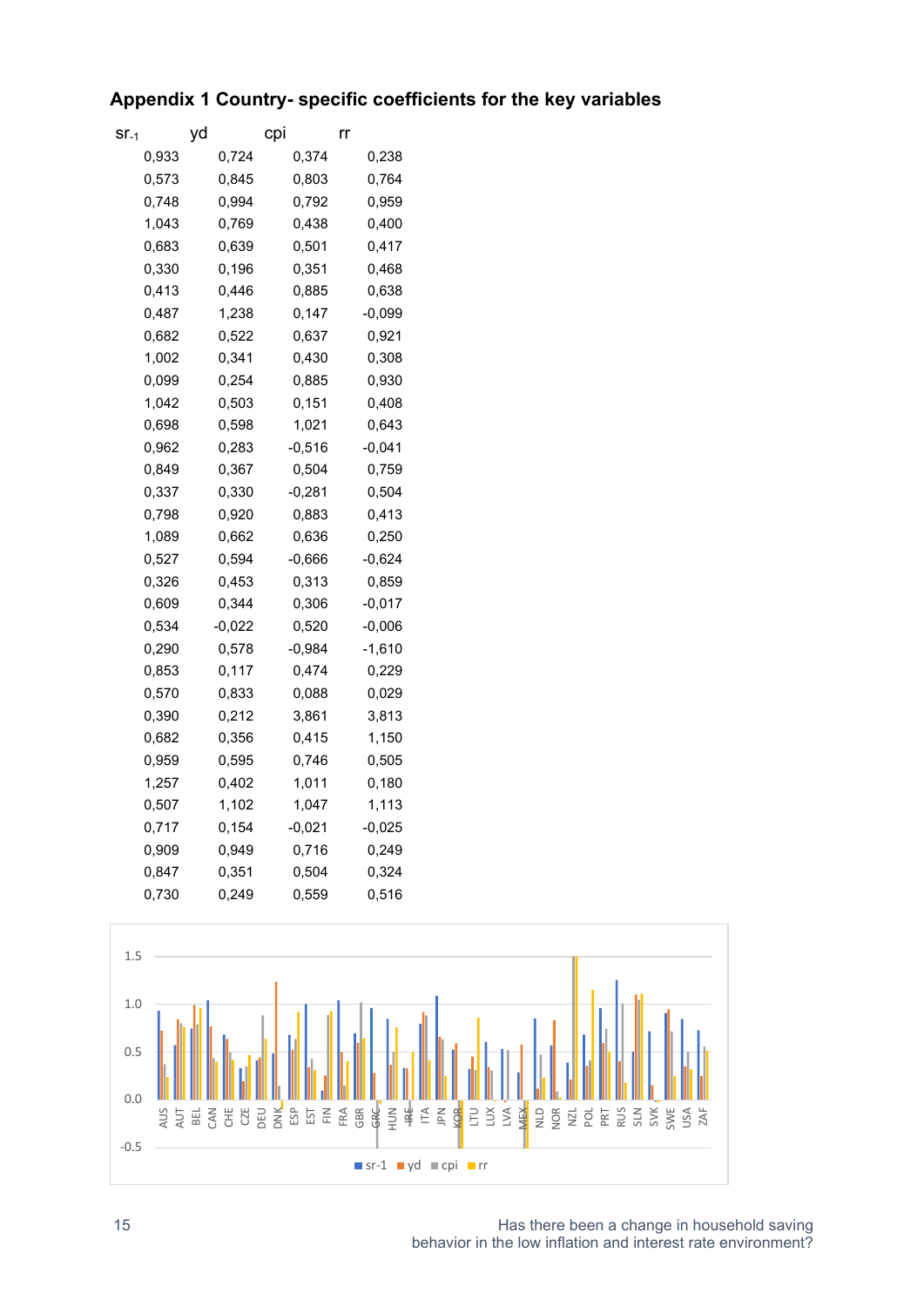#### **Appendix 2 (additional material): Saving rates from the 1997 IMF (Callen & Thimann) study**

#### Table 1. Household Saving Rates in OECD Countries

#### (In percent of disposable income, averages)

|                    | 1975-81<br>Average |                    | 1982-89<br>Average |                    | 1990-95<br>Average |
|--------------------|--------------------|--------------------|--------------------|--------------------|--------------------|
| 1. Italy           | 24.9               | 1. Greece          | 21.3               | 1. Greece          | 18.3               |
| 2. Portugal        | 24.4               | 2. Portugal        | 21.0               | 2. Belgium         | 18.2               |
| 3. Greece          | 22.1               | 3. Italy           | 19.8               | 3. Italy           | 18.2               |
| 4. Japan           | 20.4               | 4. Ireland         | 15.6               | 4. Portugal        | 15.7               |
| 5. Ireland         | 19.7               | 5. Belgium         | 15.5               | 5. France          | 13.6               |
| 6. France          | 18.8               | 6. Japan           | 14.9               | 6. Austria         | 13.3               |
| 7. Belgium         | 17.9               | 7. France          | 13.5               | 7. Japan           | 13.0               |
| 8. Germany         | 13.1               | 8. Netherlands     | 12.6               | 8. Netherlands     | 12.8               |
| 9. Canada          | 12.7               | 9. Canada          | 12.4               | 9. Germany         | 12.5               |
| 10. United Kingdom | 11.5               | 10. Germany        | 12.1               | 10. Switzerland    | 11.7               |
| 11. Australia      | 11.1               | 11. Spain          | 10.8               | 11. Ireland        | 11.5               |
| 12. Spain          | 10.9               | 12. Austria        | 10.3               | 12. Spain          | 11.2               |
| 13. Austria        | 10.0               | 13. United Kingdom | 9.0                | 13. United Kingdom | 10.6               |
| 14. Netherlands    | 9.8                | 14. Switzerland    | 7.5                | 14. Canada         | 8.9                |
| 15. New Zealand    | 9.5                | 15. New Zealand    | 7.4                | 15. Finland        | 7.0                |
| 16. Finland        | 8.6                | 16. Australia      | 7.3                | 16. Norway         | 6.1                |
| 17. United States  | 8.2                | 17. United States  | 6.8                | 17. United States  | 5.2                |
| 18. Norway         | 5.1                | 18. Finland        | 5.7                | 18. Sweden         | 5.1                |
| 19. Switzerland    | 4.7                | 19. Denmark        | 2.3                | 19. Denmark        | 4.8                |
| 20. Sweden         | 4.4                | 20. Norway         | 0.1                | 20. Australia      | 4.3                |
| 21. Denmark        | 3.0                | 21. Sweden         | $-0.3$             | 21. New Zealand    | 4.3                |
|                    |                    |                    |                    |                    |                    |